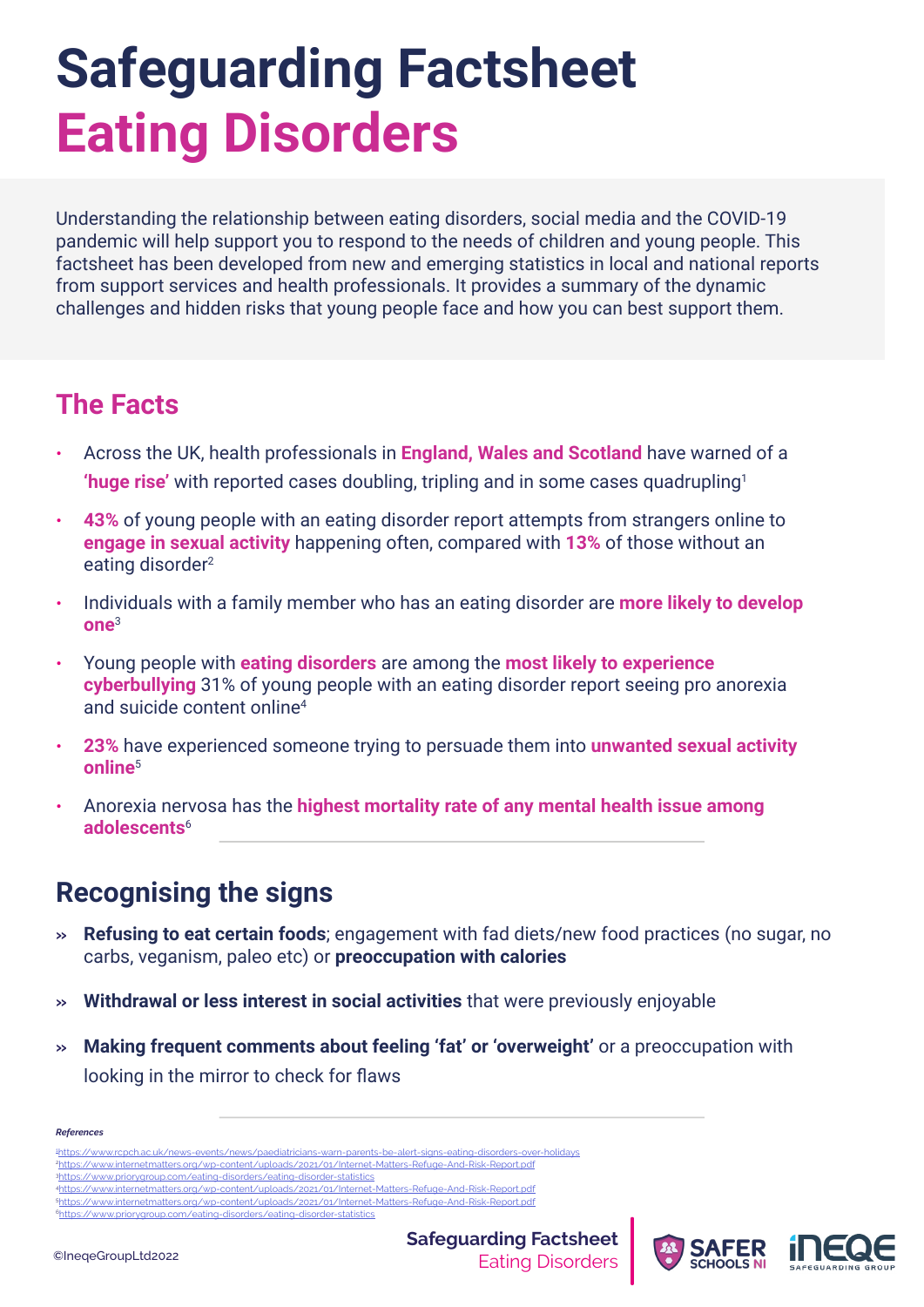

- **» Drinking excessive amounts of water/low calorie drinks (black coffee/diet fizzy drinks)**
- **»** Sudden **poor oral hygiene**, or brushing of teeth more than necessary
- **»** For females, they may **miss their period** or have other menstrual irregularities
- **» Impaired immune system** or healing problems
- **»** Irritability, low mood and other **mental health issues**
- **» Maintaining excessive exercise habits** despite weather, fatigue, social life or other obligations
- **» The disappearance of large amounts of food**

## **Tips for Parents/Carers and Safeguarding Professionals**

- Understand the **signs** of eating disorders and decide how **best you can approach** the issue if you are concerned about a child in your care
- It can be **helpful to address behaviours and habits** rather than focusing on food or body image
- You should **avoid blaming or judging a young person**, remember that they are struggling with mental health and are likely in need of compassion and support
- Encourage the young person **to understand that with the right support, things can change**
- **Avoid complimenting them on appearance** this might be well intended but could exacerbate existing feelings of insecurity
- **At mealtimes avoid watching, discussing or praising eating** this could also intensify fixation on food and mealtimes.
- Make sure a young person has appropriate supports and isn't solely relying on social media as a form of peer support.
- **Be aware of how content on social media may not be helpful** for a young person to engage with if they're feeling vulnerable.
- Make an appointment with the GP for further advice, support and treatment.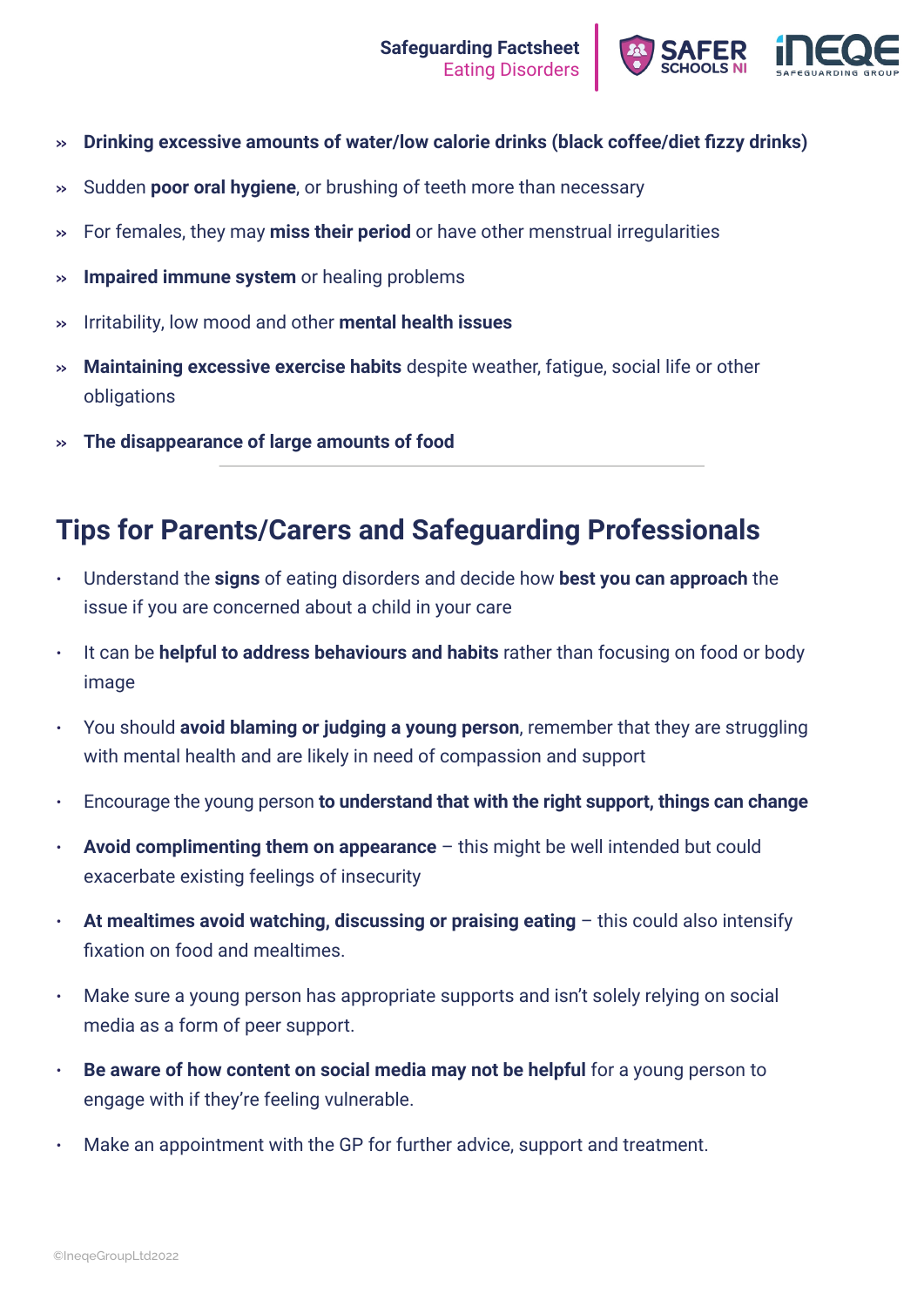

# **Glossary**

#### **Anorexia Nervosa**

An eating disorder characterised by obsessive behaviour surrounding weight with an often-total aversion to food.

#### **Anorexia Athletica**

An eating disorder characterised by obsessive behaviour surrounding weight and extreme/ compulsive exercise.

#### **ARFID (Avoidant and Restrictive Food Intake Disorder)**

An eating disorder characterised by the restriction of certain foods based on smell, taste, texture or previous experience.

#### **Binge Eating Disorder (BED)**

An eating disorder characterised by a compulsion to overeat frequently, often with no sense of control.

#### **Bulimia Nervosa**

An eating disorder characterised by a cycle of binging and purging. Those with bulimia may induce themselves to vomit or use laxatives to 'get rid' of calories.

#### **Binge**

A word used to describe a period of intense and excessive consumption of food. Note what constitutes a binge is subjective, a young person may see all eating as a binge.

#### **Purge**

A word used to describe the post-binge compensation, when someone will attempt to remove the extra food from their body through various methods such as vomiting, laxatives or excessive exercise.

#### **Bodychecking**

Examining, measuring and monitoring your body shape and weight over time. These behaviours can be compulsive and obsessive.

#### **Pro-anna/Pro-mia Content**

These terms refer to content online that is 'pro-anorexia' and 'pro-bulimia', this content encourages the behaviours and mindset associated with eating disorders.

#### **Amenorrhea**

The absence of a woman's menstrual cycle for more than three months.

#### **Recovery**

The journey towards being free from disordered eating behaviours and mindset. Recovery is different for everyone and can be a long process.

#### **Relapse**

When a person is in eating disorder recovery and they revert to their disordered behaviours and mindset. If this happens – all is not lost, recovery is a journey not a destination.